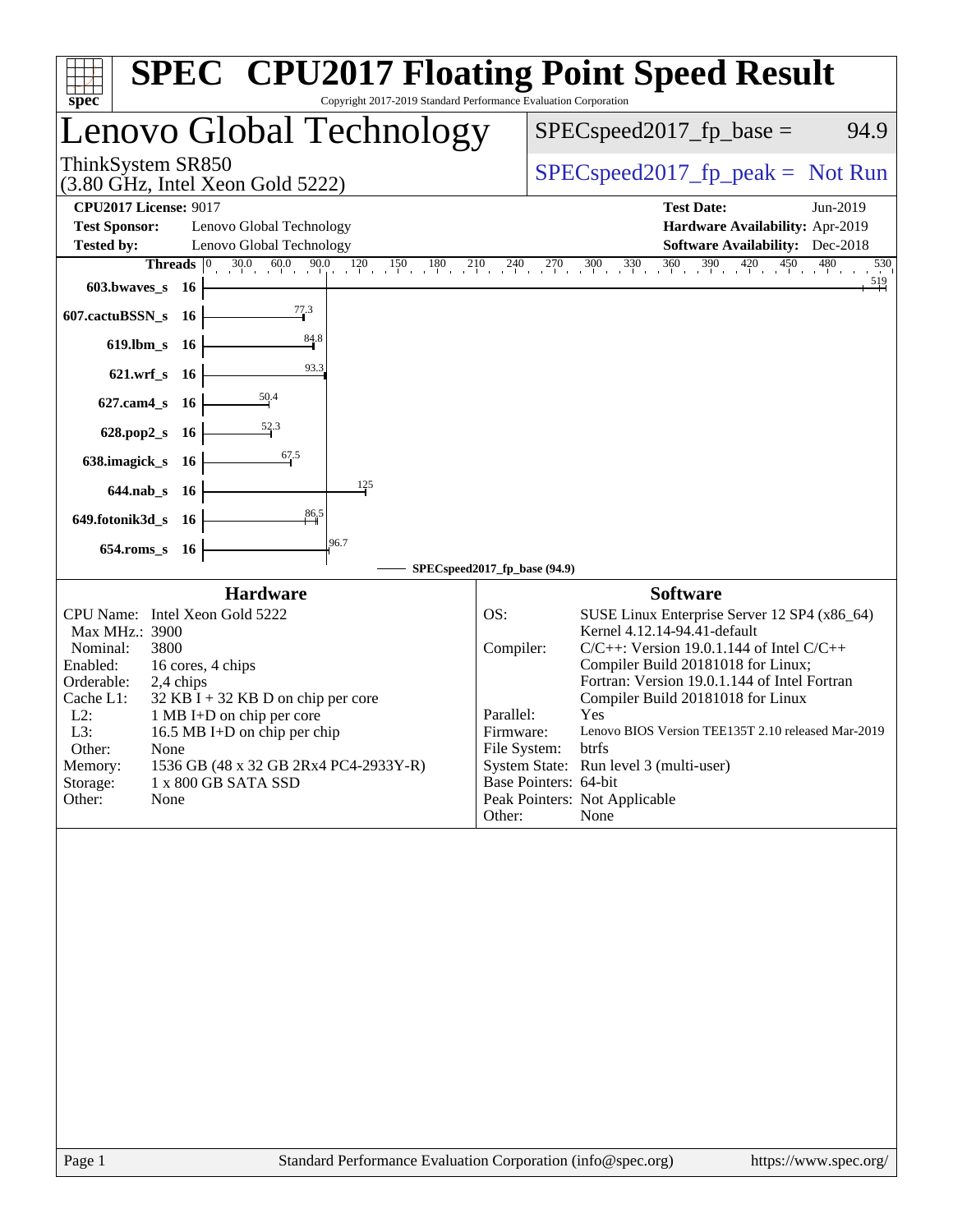

#### **[SPEC CPU2017 Floating Point Speed Result](http://www.spec.org/auto/cpu2017/Docs/result-fields.html#SPECCPU2017FloatingPointSpeedResult)** Copyright 2017-2019 Standard Performance Evaluation Corporation

# Lenovo Global Technology

(3.80 GHz, Intel Xeon Gold 5222)

ThinkSystem SR850<br>  $SPEC speed2017$  [p\_peak = Not Run

 $SPEC speed2017_fp\_base = 94.9$ 

**[Test Sponsor:](http://www.spec.org/auto/cpu2017/Docs/result-fields.html#TestSponsor)** Lenovo Global Technology **[Hardware Availability:](http://www.spec.org/auto/cpu2017/Docs/result-fields.html#HardwareAvailability)** Apr-2019 **[Tested by:](http://www.spec.org/auto/cpu2017/Docs/result-fields.html#Testedby)** Lenovo Global Technology **[Software Availability:](http://www.spec.org/auto/cpu2017/Docs/result-fields.html#SoftwareAvailability)** Dec-2018

**[CPU2017 License:](http://www.spec.org/auto/cpu2017/Docs/result-fields.html#CPU2017License)** 9017 **[Test Date:](http://www.spec.org/auto/cpu2017/Docs/result-fields.html#TestDate)** Jun-2019

### **[Results Table](http://www.spec.org/auto/cpu2017/Docs/result-fields.html#ResultsTable)**

| <b>Base</b>      |                            |                |                | <b>Peak</b>    |       |                |       |                |                |              |                |              |                |              |
|------------------|----------------------------|----------------|----------------|----------------|-------|----------------|-------|----------------|----------------|--------------|----------------|--------------|----------------|--------------|
| <b>Benchmark</b> | <b>Threads</b>             | <b>Seconds</b> | Ratio          | <b>Seconds</b> | Ratio | <b>Seconds</b> | Ratio | <b>Threads</b> | <b>Seconds</b> | <b>Ratio</b> | <b>Seconds</b> | <b>Ratio</b> | <b>Seconds</b> | <b>Ratio</b> |
| 603.bwayes s     | 16                         | 116            | 507            | 112            | 525   | 114            | 519   |                |                |              |                |              |                |              |
| 607.cactuBSSN s  | 16                         | 216            | 77.3           | 215            | 77.7  | 218            | 76.6  |                |                |              |                |              |                |              |
| $619.$ lbm s     | 16                         | 61.5           | 85.1           | 61.7           | 84.8  | 62.3           | 84.1  |                |                |              |                |              |                |              |
| $621.wrf$ s      | 16                         | 142            | 93.3           | 141            | 93.9  | 142            | 93.0  |                |                |              |                |              |                |              |
| $627$ .cam4 s    | 16                         | 176            | 50.3           | 175            | 50.7  | 176            | 50.4  |                |                |              |                |              |                |              |
| $628.pop2_s$     | 16                         | 225            | 52.7           | 230            | 51.7  | 227            | 52.3  |                |                |              |                |              |                |              |
| 638.imagick_s    | 16                         | 215            | 67.2           | 214            | 67.5  | 213            | 67.6  |                |                |              |                |              |                |              |
| $644$ .nab s     | 16                         | <u>140</u>     | 125            | 140            | 125   | 140            | 125   |                |                |              |                |              |                |              |
| 649.fotonik3d s  | 16                         | 104            | 87.7           | 105            | 86.5  | 116            | 78.5  |                |                |              |                |              |                |              |
| $654$ .roms s    | 16                         | 166            | 94.8           | 163            | 96.7  | 163            | 96.7  |                |                |              |                |              |                |              |
|                  | $SPEC speed2017$ fp base = |                | 94.9           |                |       |                |       |                |                |              |                |              |                |              |
|                  | SPECspeed 2017 fp peak $=$ |                | <b>Not Run</b> |                |       |                |       |                |                |              |                |              |                |              |

Results appear in the [order in which they were run.](http://www.spec.org/auto/cpu2017/Docs/result-fields.html#RunOrder) Bold underlined text [indicates a median measurement](http://www.spec.org/auto/cpu2017/Docs/result-fields.html#Median).

#### **[Operating System Notes](http://www.spec.org/auto/cpu2017/Docs/result-fields.html#OperatingSystemNotes)**

Stack size set to unlimited using "ulimit -s unlimited"

### **[General Notes](http://www.spec.org/auto/cpu2017/Docs/result-fields.html#GeneralNotes)**

Environment variables set by runcpu before the start of the run: KMP\_AFFINITY = "granularity=fine,compact" LD\_LIBRARY\_PATH = "/home/cpu2017-1.0.5-ic19.0u1/lib/intel64" OMP\_STACKSIZE = "192M"

 Binaries compiled on a system with 1x Intel Core i9-7900X CPU + 32GB RAM memory using Redhat Enterprise Linux 7.5 Transparent Huge Pages enabled by default Prior to runcpu invocation Filesystem page cache synced and cleared with: sync; echo 3> /proc/sys/vm/drop\_caches NA: The test sponsor attests, as of date of publication, that CVE-2017-5754 (Meltdown) is mitigated in the system as tested and documented. Yes: The test sponsor attests, as of date of publication, that CVE-2017-5753 (Spectre variant 1) is mitigated in the system as tested and documented. Yes: The test sponsor attests, as of date of publication, that CVE-2017-5715 (Spectre variant 2) is mitigated in the system as tested and documented. Yes: The test sponsor attests, as of date of publication, that CVE-2018-3640 (Spectre variant 3a) is mitigated in the system as tested and documented. Yes: The test sponsor attests, as of date of publication, that CVE-2018-3639 (Spectre variant 4) is mitigated in the system as tested and documented.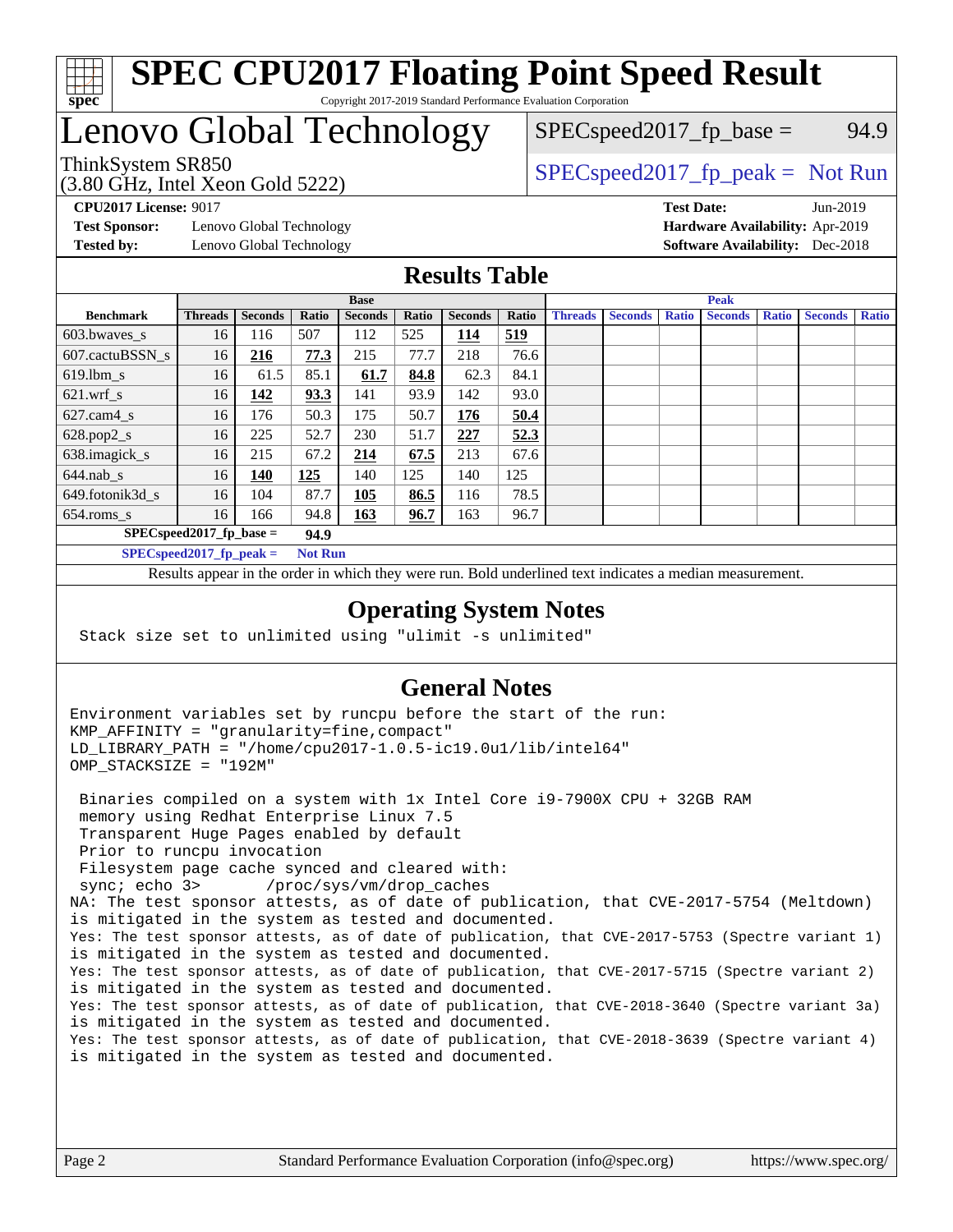| spec <sup>®</sup>                                                                                                                                                                                                                                                                                                                                                                                                                                                                                                                                                                                                                                                                                                                                                                                                                                                                                                                                                                                       | Copyright 2017-2019 Standard Performance Evaluation Corporation   | <b>SPEC CPU2017 Floating Point Speed Result</b>                                                                                                             |                                                                                       |
|---------------------------------------------------------------------------------------------------------------------------------------------------------------------------------------------------------------------------------------------------------------------------------------------------------------------------------------------------------------------------------------------------------------------------------------------------------------------------------------------------------------------------------------------------------------------------------------------------------------------------------------------------------------------------------------------------------------------------------------------------------------------------------------------------------------------------------------------------------------------------------------------------------------------------------------------------------------------------------------------------------|-------------------------------------------------------------------|-------------------------------------------------------------------------------------------------------------------------------------------------------------|---------------------------------------------------------------------------------------|
| Lenovo Global Technology                                                                                                                                                                                                                                                                                                                                                                                                                                                                                                                                                                                                                                                                                                                                                                                                                                                                                                                                                                                |                                                                   | $SPEC speed2017fr base =$                                                                                                                                   | 94.9                                                                                  |
| ThinkSystem SR850<br>$(3.80 \text{ GHz}, \text{Intel Xeon Gold } 5222)$                                                                                                                                                                                                                                                                                                                                                                                                                                                                                                                                                                                                                                                                                                                                                                                                                                                                                                                                 |                                                                   | $SPEC speed2017rfp peak = Not Run$                                                                                                                          |                                                                                       |
| <b>CPU2017 License: 9017</b><br><b>Test Sponsor:</b><br>Lenovo Global Technology<br><b>Tested by:</b><br>Lenovo Global Technology                                                                                                                                                                                                                                                                                                                                                                                                                                                                                                                                                                                                                                                                                                                                                                                                                                                                       |                                                                   | <b>Test Date:</b>                                                                                                                                           | Jun-2019<br>Hardware Availability: Apr-2019<br><b>Software Availability:</b> Dec-2018 |
|                                                                                                                                                                                                                                                                                                                                                                                                                                                                                                                                                                                                                                                                                                                                                                                                                                                                                                                                                                                                         | <b>Platform Notes</b>                                             |                                                                                                                                                             |                                                                                       |
| BIOS configuration:<br>Choose Operating Mode set to Maximum Performance<br>Choose Operating Mode set to Custom Mode<br>MONITOR/MWAIT set to Enable<br>Hyper-Threading set to Disable<br>Adjacent Cache Prefetch set to Disable<br>SNC set to Enable<br>Sysinfo program /home/cpu2017-1.0.5-ic19.0ul/bin/sysinfo<br>Rev: r5974 of 2018-05-19 9bcde8f2999c33d61f64985e45859ea9<br>running on linux-9083 Sat Jun 15 05:21:00 2019<br>SUT (System Under Test) info as seen by some common utilities.<br>For more information on this section, see<br>https://www.spec.org/cpu2017/Docs/config.html#sysinfo<br>From /proc/cpuinfo<br>model name : Intel(R) Xeon(R) Gold 5222 CPU @ 3.80GHz<br>"physical id"s (chips)<br>4<br>16 "processors"<br>cpu cores : 4<br>siblings : 4<br>physical 0: cores 2 5 9 13<br>physical 1: cores 5 8 9 13<br>physical 2: cores 5 8 9 13<br>physical 3: cores 2 5 8 13<br>From 1scpu:<br>Architecture:<br>$CPU$ op-mode(s):<br>Byte Order:<br>CPU(s):<br>On-line CPU(s) list: | x86_64<br>$32$ -bit, $64$ -bit<br>Little Endian<br>16<br>$0 - 15$ | cores, siblings (Caution: counting these is hw and system dependent. The following<br>excerpts from /proc/cpuinfo might not be reliable. Use with caution.) |                                                                                       |
| Thread(s) per core:<br>Core(s) per socket:<br>Socket(s):<br>NUMA $node(s):$<br>Vendor ID:                                                                                                                                                                                                                                                                                                                                                                                                                                                                                                                                                                                                                                                                                                                                                                                                                                                                                                               | 1<br>4<br>4<br>8<br>GenuineIntel                                  |                                                                                                                                                             |                                                                                       |
| CPU family:<br>Model:<br>Model name:<br>Stepping:<br>CPU MHz:<br>CPU max MHz:<br>CPU min MHz:<br>BogoMIPS:                                                                                                                                                                                                                                                                                                                                                                                                                                                                                                                                                                                                                                                                                                                                                                                                                                                                                              | 6<br>85<br>6<br>3800.000<br>3900.0000<br>1200.0000<br>7600.00     | Intel(R) Xeon(R) Gold 5222 CPU @ 3.80GHz                                                                                                                    |                                                                                       |
|                                                                                                                                                                                                                                                                                                                                                                                                                                                                                                                                                                                                                                                                                                                                                                                                                                                                                                                                                                                                         | (Continued on next page)                                          |                                                                                                                                                             |                                                                                       |
| Page 3                                                                                                                                                                                                                                                                                                                                                                                                                                                                                                                                                                                                                                                                                                                                                                                                                                                                                                                                                                                                  | Standard Performance Evaluation Corporation (info@spec.org)       |                                                                                                                                                             | https://www.spec.org/                                                                 |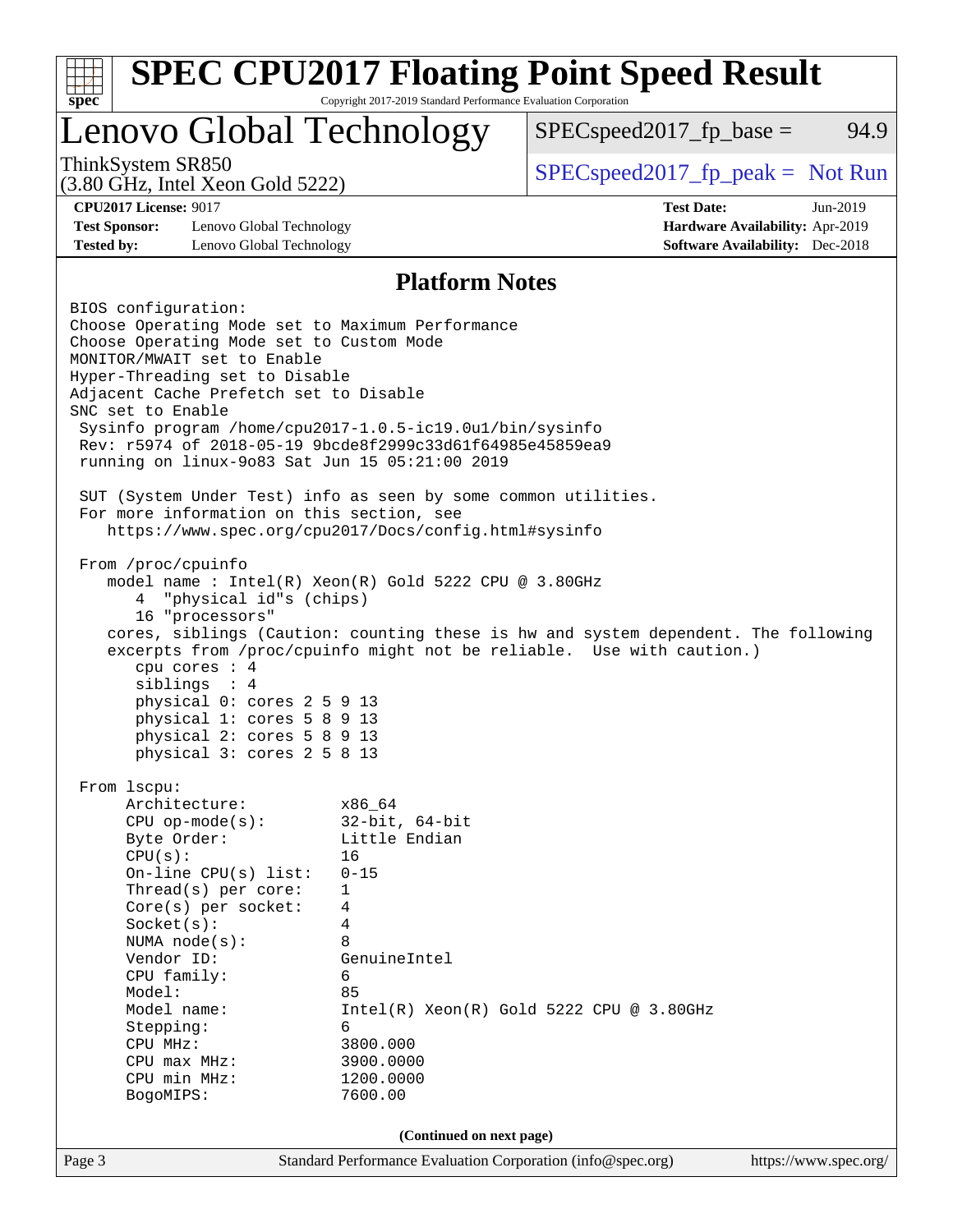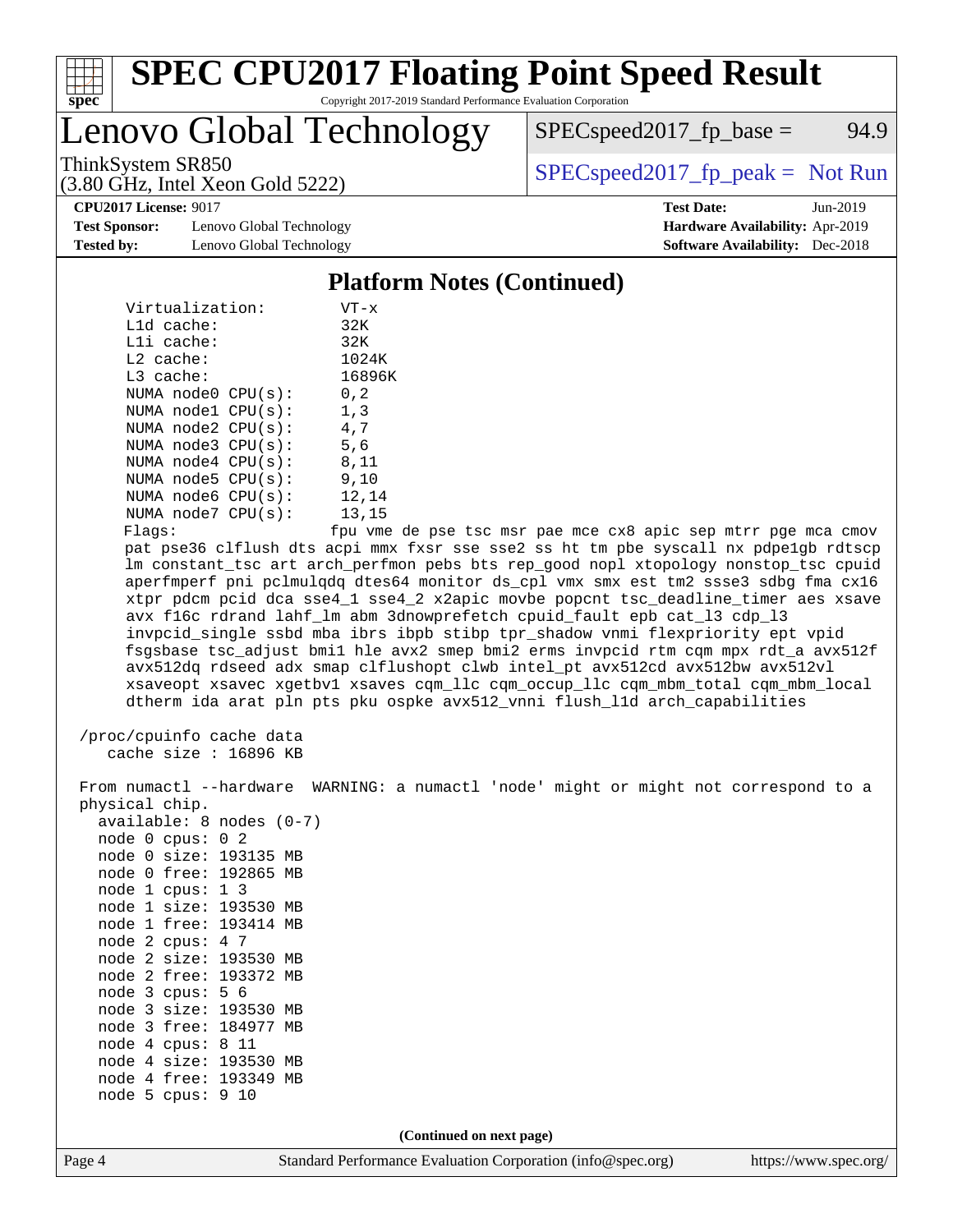| <b>SPEC CPU2017 Floating Point Speed Result</b><br>spec<br>Copyright 2017-2019 Standard Performance Evaluation Corporation                                                                                                                                                                                                                                                                                                                                                                                                                                                                                                                                                                                                                                                                                                                                                                                                                     |                                                                                                            |
|------------------------------------------------------------------------------------------------------------------------------------------------------------------------------------------------------------------------------------------------------------------------------------------------------------------------------------------------------------------------------------------------------------------------------------------------------------------------------------------------------------------------------------------------------------------------------------------------------------------------------------------------------------------------------------------------------------------------------------------------------------------------------------------------------------------------------------------------------------------------------------------------------------------------------------------------|------------------------------------------------------------------------------------------------------------|
| Lenovo Global Technology                                                                                                                                                                                                                                                                                                                                                                                                                                                                                                                                                                                                                                                                                                                                                                                                                                                                                                                       | $SPEC speed2017fp base =$<br>94.9                                                                          |
| ThinkSystem SR850<br>$(3.80 \text{ GHz}, \text{Intel Xeon Gold } 5222)$                                                                                                                                                                                                                                                                                                                                                                                                                                                                                                                                                                                                                                                                                                                                                                                                                                                                        | $SPEC speed2017rfp peak = Not Run$                                                                         |
| <b>CPU2017 License: 9017</b><br><b>Test Sponsor:</b><br>Lenovo Global Technology<br><b>Tested by:</b><br>Lenovo Global Technology                                                                                                                                                                                                                                                                                                                                                                                                                                                                                                                                                                                                                                                                                                                                                                                                              | <b>Test Date:</b><br>Jun-2019<br>Hardware Availability: Apr-2019<br><b>Software Availability:</b> Dec-2018 |
| <b>Platform Notes (Continued)</b>                                                                                                                                                                                                                                                                                                                                                                                                                                                                                                                                                                                                                                                                                                                                                                                                                                                                                                              |                                                                                                            |
| node 5 size: 193530 MB<br>node 5 free: 193408 MB<br>node 6 cpus: 12 14<br>node 6 size: 193501 MB<br>node 6 free: 193388 MB<br>node 7 cpus: 13 15<br>node 7 size: 193527 MB<br>node 7 free: 189030 MB<br>node distances:<br>$\mathbf 1$<br>2<br>5<br>node<br>0<br>3<br>6<br>7<br>4<br>0:<br>21<br>21<br>21<br>10<br>11<br>21<br>31<br>31<br>1:<br>21<br>21<br>21<br>21<br>31<br>31<br>11<br>10<br>2:<br>21<br>21<br>10<br>11<br>31<br>31<br>21<br>21<br>21<br>3:<br>21<br>21<br>11<br>10<br>31<br>31<br>21<br>21<br>21<br>31<br>21<br>21<br>4 :<br>31<br>10<br>11<br>21<br>21<br>31<br>5:<br>31<br>11<br>10<br>21<br>21<br>6:<br>31<br>31<br>21<br>21<br>21<br>21<br>11<br>10<br>31<br>31<br>21<br>7:<br>21<br>21<br>21<br>11<br>10<br>From /proc/meminfo<br>MemTotal:<br>1584963696 kB<br>HugePages_Total:<br>0<br>Hugepagesize:<br>2048 kB<br>From /etc/*release* /etc/*version*<br>SuSE-release:<br>SUSE Linux Enterprise Server 12 (x86_64) |                                                                                                            |
| $VERSION = 12$<br>$PATCHLEVEL = 4$<br># This file is deprecated and will be removed in a future service pack or release.<br># Please check /etc/os-release for details about this release.<br>os-release:<br>NAME="SLES"<br>VERSION="12-SP4"<br>VERSION_ID="12.4"<br>PRETTY_NAME="SUSE Linux Enterprise Server 12 SP4"<br>ID="sles"<br>ANSI COLOR="0;32"<br>CPE_NAME="cpe:/o:suse:sles:12:sp4"                                                                                                                                                                                                                                                                                                                                                                                                                                                                                                                                                 |                                                                                                            |
| uname $-a$ :<br>Linux linux-9083 4.12.14-94.41-default #1 SMP Wed Oct 31 12:25:04 UTC 2018 (3090901)<br>x86_64 x86_64 x86_64 GNU/Linux                                                                                                                                                                                                                                                                                                                                                                                                                                                                                                                                                                                                                                                                                                                                                                                                         |                                                                                                            |
| Kernel self-reported vulnerability status:                                                                                                                                                                                                                                                                                                                                                                                                                                                                                                                                                                                                                                                                                                                                                                                                                                                                                                     |                                                                                                            |
| Not affected<br>CVE-2017-5754 (Meltdown):                                                                                                                                                                                                                                                                                                                                                                                                                                                                                                                                                                                                                                                                                                                                                                                                                                                                                                      |                                                                                                            |
| (Continued on next page)<br>Page 5<br>Standard Performance Evaluation Corporation (info@spec.org)                                                                                                                                                                                                                                                                                                                                                                                                                                                                                                                                                                                                                                                                                                                                                                                                                                              | https://www.spec.org/                                                                                      |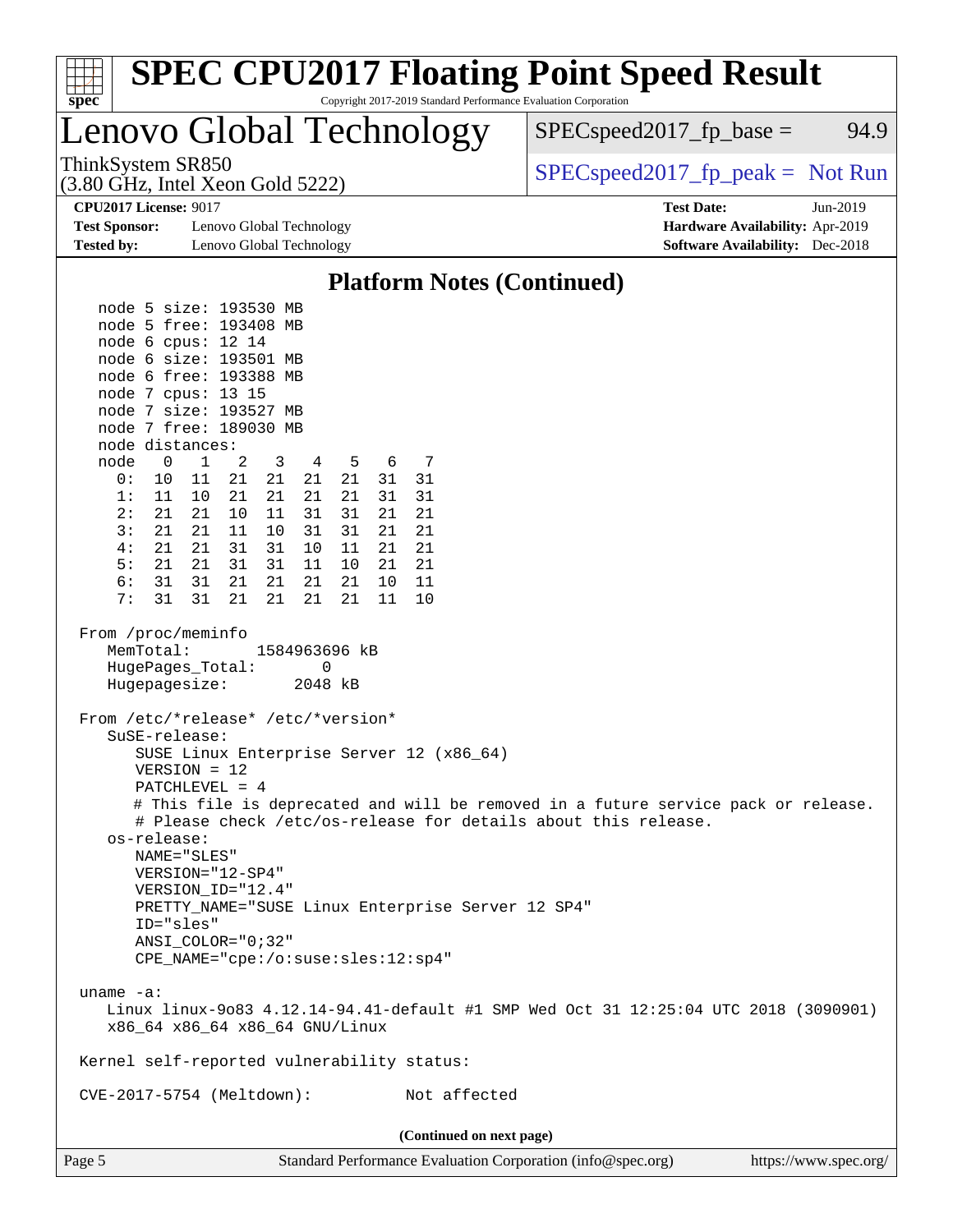

# **[SPEC CPU2017 Floating Point Speed Result](http://www.spec.org/auto/cpu2017/Docs/result-fields.html#SPECCPU2017FloatingPointSpeedResult)**

Copyright 2017-2019 Standard Performance Evaluation Corporation

Lenovo Global Technology

ThinkSystem SR850<br>  $SPEC speed2017$  [p\_peak = Not Run

 $SPEC speed2017_fp\_base = 94.9$ 

(3.80 GHz, Intel Xeon Gold 5222)

**[CPU2017 License:](http://www.spec.org/auto/cpu2017/Docs/result-fields.html#CPU2017License)** 9017 **[Test Date:](http://www.spec.org/auto/cpu2017/Docs/result-fields.html#TestDate)** Jun-2019

**[Test Sponsor:](http://www.spec.org/auto/cpu2017/Docs/result-fields.html#TestSponsor)** Lenovo Global Technology **[Hardware Availability:](http://www.spec.org/auto/cpu2017/Docs/result-fields.html#HardwareAvailability)** Apr-2019 **[Tested by:](http://www.spec.org/auto/cpu2017/Docs/result-fields.html#Testedby)** Lenovo Global Technology **[Software Availability:](http://www.spec.org/auto/cpu2017/Docs/result-fields.html#SoftwareAvailability)** Dec-2018

#### **[Platform Notes \(Continued\)](http://www.spec.org/auto/cpu2017/Docs/result-fields.html#PlatformNotes)**

CVE-2017-5753 (Spectre variant 1): Mitigation: user pointer sanitization CVE-2017-5715 (Spectre variant 2): Mitigation: Indirect Branch Restricted Speculation, IBPB, IBRS\_FW

run-level 3 Jun 15 01:11

 SPEC is set to: /home/cpu2017-1.0.5-ic19.0u1 Filesystem Type Size Used Avail Use% Mounted on /dev/sda2 btrfs 744G 117G 627G 16% /home

 Additional information from dmidecode follows. WARNING: Use caution when you interpret this section. The 'dmidecode' program reads system data which is "intended to allow hardware to be accurately determined", but the intent may not be met, as there are frequent changes to hardware, firmware, and the "DMTF SMBIOS" standard. BIOS Lenovo -[TEE135T-2.10]- 03/21/2019

 Memory: 48x Samsung M393A4K40CB2-CVF 32 GB 2 rank 2933

(End of data from sysinfo program)

#### **[Compiler Version Notes](http://www.spec.org/auto/cpu2017/Docs/result-fields.html#CompilerVersionNotes)**

Page 6 Standard Performance Evaluation Corporation [\(info@spec.org\)](mailto:info@spec.org) <https://www.spec.org/> ============================================================================== CC  $619.1$ bm s(base) 638.imagick s(base) 644.nab s(base) ------------------------------------------------------------------------------ Intel(R) C Intel(R) 64 Compiler for applications running on Intel(R)  $64$ , Version 19.0.1.144 Build 20181018 Copyright (C) 1985-2018 Intel Corporation. All rights reserved. ------------------------------------------------------------------------------ ============================================================================== FC 607.cactuBSSN\_s(base) ------------------------------------------------------------------------------ Intel(R) C++ Intel(R) 64 Compiler for applications running on Intel(R)  $64$ , Version 19.0.1.144 Build 20181018 Copyright (C) 1985-2018 Intel Corporation. All rights reserved. Intel(R) C Intel(R) 64 Compiler for applications running on Intel(R) 64, Version 19.0.1.144 Build 20181018 Copyright (C) 1985-2018 Intel Corporation. All rights reserved. Intel(R) Fortran Intel(R) 64 Compiler for applications running on Intel(R) 64, Version 19.0.1.144 Build 20181018 Copyright (C) 1985-2018 Intel Corporation. All rights reserved. ------------------------------------------------------------------------------ ============================================================================== FC 603.bwaves  $s(base)$  649.fotonik3d  $s(base)$  654.roms  $s(base)$ **(Continued on next page)**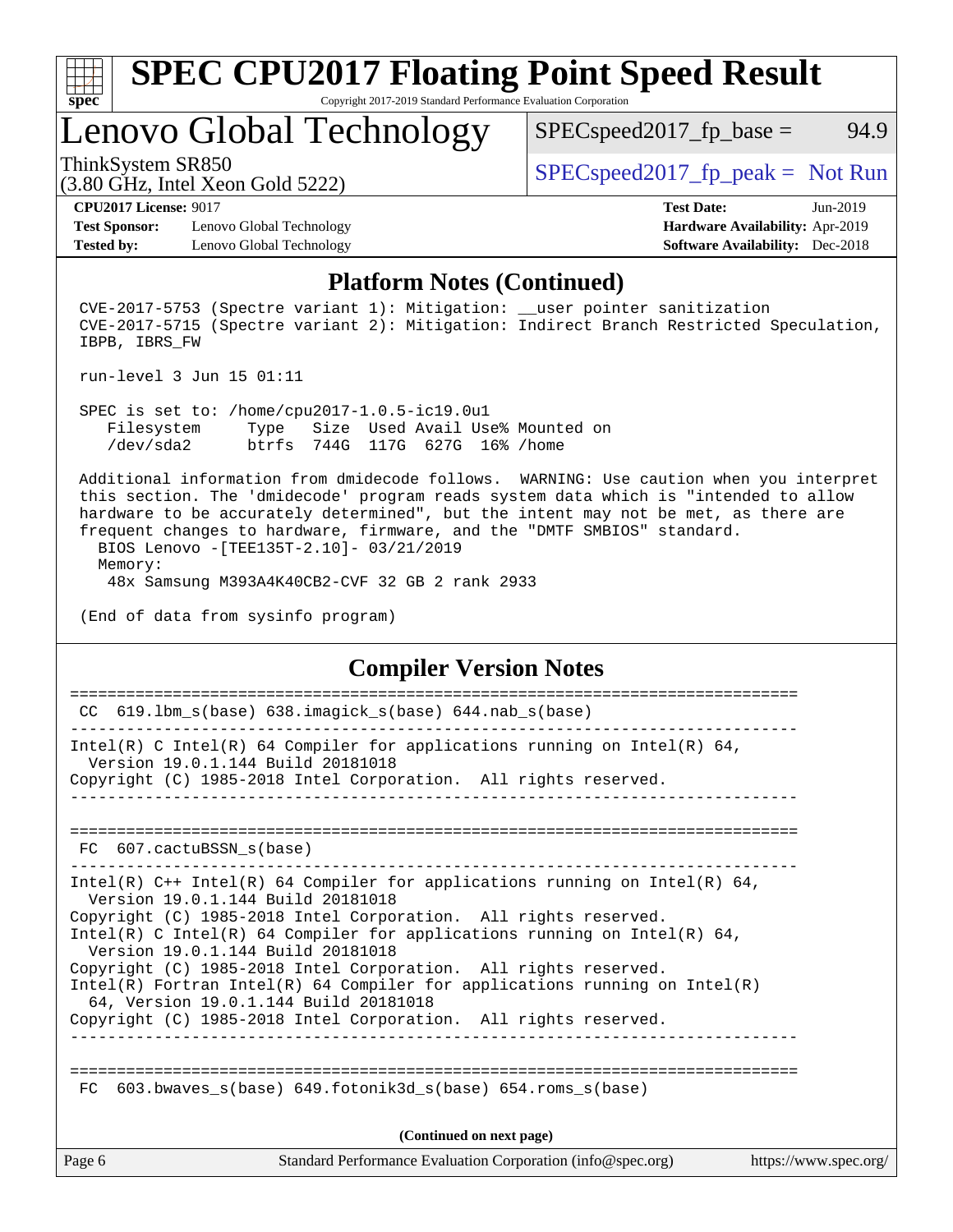

### **[SPEC CPU2017 Floating Point Speed Result](http://www.spec.org/auto/cpu2017/Docs/result-fields.html#SPECCPU2017FloatingPointSpeedResult)** Copyright 2017-2019 Standard Performance Evaluation Corporation

Lenovo Global Technology

ThinkSystem SR850<br>  $(3.80 \text{ GHz, Intel Yoon Gold } 5222)$  [SPECspeed2017\\_fp\\_peak =](http://www.spec.org/auto/cpu2017/Docs/result-fields.html#SPECspeed2017fppeak) Not Run

 $SPEC speed2017_fp\_base = 94.9$ 

(3.80 GHz, Intel Xeon Gold 5222)

**[CPU2017 License:](http://www.spec.org/auto/cpu2017/Docs/result-fields.html#CPU2017License)** 9017 **[Test Date:](http://www.spec.org/auto/cpu2017/Docs/result-fields.html#TestDate)** Jun-2019 **[Test Sponsor:](http://www.spec.org/auto/cpu2017/Docs/result-fields.html#TestSponsor)** Lenovo Global Technology **[Hardware Availability:](http://www.spec.org/auto/cpu2017/Docs/result-fields.html#HardwareAvailability)** Apr-2019 **[Tested by:](http://www.spec.org/auto/cpu2017/Docs/result-fields.html#Testedby)** Lenovo Global Technology **[Software Availability:](http://www.spec.org/auto/cpu2017/Docs/result-fields.html#SoftwareAvailability)** Dec-2018

### **[Compiler Version Notes \(Continued\)](http://www.spec.org/auto/cpu2017/Docs/result-fields.html#CompilerVersionNotes)**

| Intel(R) Fortran Intel(R) 64 Compiler for applications running on Intel(R)<br>64, Version 19.0.1.144 Build 20181018 |
|---------------------------------------------------------------------------------------------------------------------|
| Copyright (C) 1985-2018 Intel Corporation. All rights reserved.                                                     |
|                                                                                                                     |
|                                                                                                                     |
|                                                                                                                     |
| CC $621.wrf$ s(base) $627.cam4$ s(base) $628.pop2$ s(base)                                                          |
| Intel(R) Fortran Intel(R) 64 Compiler for applications running on Intel(R)<br>64, Version 19.0.1.144 Build 20181018 |
| Copyright (C) 1985-2018 Intel Corporation. All rights reserved.                                                     |
| Intel(R) C Intel(R) 64 Compiler for applications running on Intel(R) 64,<br>Version 19.0.1.144 Build 20181018       |
| Copyright (C) 1985-2018 Intel Corporation. All rights reserved.                                                     |
|                                                                                                                     |

**[Base Compiler Invocation](http://www.spec.org/auto/cpu2017/Docs/result-fields.html#BaseCompilerInvocation)**

[C benchmarks](http://www.spec.org/auto/cpu2017/Docs/result-fields.html#Cbenchmarks): [icc -m64 -std=c11](http://www.spec.org/cpu2017/results/res2019q3/cpu2017-20190624-15540.flags.html#user_CCbase_intel_icc_64bit_c11_33ee0cdaae7deeeab2a9725423ba97205ce30f63b9926c2519791662299b76a0318f32ddfffdc46587804de3178b4f9328c46fa7c2b0cd779d7a61945c91cd35)

[Fortran benchmarks](http://www.spec.org/auto/cpu2017/Docs/result-fields.html#Fortranbenchmarks): [ifort -m64](http://www.spec.org/cpu2017/results/res2019q3/cpu2017-20190624-15540.flags.html#user_FCbase_intel_ifort_64bit_24f2bb282fbaeffd6157abe4f878425411749daecae9a33200eee2bee2fe76f3b89351d69a8130dd5949958ce389cf37ff59a95e7a40d588e8d3a57e0c3fd751)

[Benchmarks using both Fortran and C](http://www.spec.org/auto/cpu2017/Docs/result-fields.html#BenchmarksusingbothFortranandC): [ifort -m64](http://www.spec.org/cpu2017/results/res2019q3/cpu2017-20190624-15540.flags.html#user_CC_FCbase_intel_ifort_64bit_24f2bb282fbaeffd6157abe4f878425411749daecae9a33200eee2bee2fe76f3b89351d69a8130dd5949958ce389cf37ff59a95e7a40d588e8d3a57e0c3fd751) [icc -m64 -std=c11](http://www.spec.org/cpu2017/results/res2019q3/cpu2017-20190624-15540.flags.html#user_CC_FCbase_intel_icc_64bit_c11_33ee0cdaae7deeeab2a9725423ba97205ce30f63b9926c2519791662299b76a0318f32ddfffdc46587804de3178b4f9328c46fa7c2b0cd779d7a61945c91cd35)

[Benchmarks using Fortran, C, and C++:](http://www.spec.org/auto/cpu2017/Docs/result-fields.html#BenchmarksusingFortranCandCXX) [icpc -m64](http://www.spec.org/cpu2017/results/res2019q3/cpu2017-20190624-15540.flags.html#user_CC_CXX_FCbase_intel_icpc_64bit_4ecb2543ae3f1412ef961e0650ca070fec7b7afdcd6ed48761b84423119d1bf6bdf5cad15b44d48e7256388bc77273b966e5eb805aefd121eb22e9299b2ec9d9) [icc -m64 -std=c11](http://www.spec.org/cpu2017/results/res2019q3/cpu2017-20190624-15540.flags.html#user_CC_CXX_FCbase_intel_icc_64bit_c11_33ee0cdaae7deeeab2a9725423ba97205ce30f63b9926c2519791662299b76a0318f32ddfffdc46587804de3178b4f9328c46fa7c2b0cd779d7a61945c91cd35) [ifort -m64](http://www.spec.org/cpu2017/results/res2019q3/cpu2017-20190624-15540.flags.html#user_CC_CXX_FCbase_intel_ifort_64bit_24f2bb282fbaeffd6157abe4f878425411749daecae9a33200eee2bee2fe76f3b89351d69a8130dd5949958ce389cf37ff59a95e7a40d588e8d3a57e0c3fd751)

## **[Base Portability Flags](http://www.spec.org/auto/cpu2017/Docs/result-fields.html#BasePortabilityFlags)**

 603.bwaves\_s: [-DSPEC\\_LP64](http://www.spec.org/cpu2017/results/res2019q3/cpu2017-20190624-15540.flags.html#suite_basePORTABILITY603_bwaves_s_DSPEC_LP64) 607.cactuBSSN\_s: [-DSPEC\\_LP64](http://www.spec.org/cpu2017/results/res2019q3/cpu2017-20190624-15540.flags.html#suite_basePORTABILITY607_cactuBSSN_s_DSPEC_LP64) 619.lbm\_s: [-DSPEC\\_LP64](http://www.spec.org/cpu2017/results/res2019q3/cpu2017-20190624-15540.flags.html#suite_basePORTABILITY619_lbm_s_DSPEC_LP64) 621.wrf\_s: [-DSPEC\\_LP64](http://www.spec.org/cpu2017/results/res2019q3/cpu2017-20190624-15540.flags.html#suite_basePORTABILITY621_wrf_s_DSPEC_LP64) [-DSPEC\\_CASE\\_FLAG](http://www.spec.org/cpu2017/results/res2019q3/cpu2017-20190624-15540.flags.html#b621.wrf_s_baseCPORTABILITY_DSPEC_CASE_FLAG) [-convert big\\_endian](http://www.spec.org/cpu2017/results/res2019q3/cpu2017-20190624-15540.flags.html#user_baseFPORTABILITY621_wrf_s_convert_big_endian_c3194028bc08c63ac5d04de18c48ce6d347e4e562e8892b8bdbdc0214820426deb8554edfa529a3fb25a586e65a3d812c835984020483e7e73212c4d31a38223) 627.cam4\_s: [-DSPEC\\_LP64](http://www.spec.org/cpu2017/results/res2019q3/cpu2017-20190624-15540.flags.html#suite_basePORTABILITY627_cam4_s_DSPEC_LP64) [-DSPEC\\_CASE\\_FLAG](http://www.spec.org/cpu2017/results/res2019q3/cpu2017-20190624-15540.flags.html#b627.cam4_s_baseCPORTABILITY_DSPEC_CASE_FLAG) 628.pop2\_s: [-DSPEC\\_LP64](http://www.spec.org/cpu2017/results/res2019q3/cpu2017-20190624-15540.flags.html#suite_basePORTABILITY628_pop2_s_DSPEC_LP64) [-DSPEC\\_CASE\\_FLAG](http://www.spec.org/cpu2017/results/res2019q3/cpu2017-20190624-15540.flags.html#b628.pop2_s_baseCPORTABILITY_DSPEC_CASE_FLAG) [-convert big\\_endian](http://www.spec.org/cpu2017/results/res2019q3/cpu2017-20190624-15540.flags.html#user_baseFPORTABILITY628_pop2_s_convert_big_endian_c3194028bc08c63ac5d04de18c48ce6d347e4e562e8892b8bdbdc0214820426deb8554edfa529a3fb25a586e65a3d812c835984020483e7e73212c4d31a38223) [-assume byterecl](http://www.spec.org/cpu2017/results/res2019q3/cpu2017-20190624-15540.flags.html#user_baseFPORTABILITY628_pop2_s_assume_byterecl_7e47d18b9513cf18525430bbf0f2177aa9bf368bc7a059c09b2c06a34b53bd3447c950d3f8d6c70e3faf3a05c8557d66a5798b567902e8849adc142926523472) 638.imagick\_s: [-DSPEC\\_LP64](http://www.spec.org/cpu2017/results/res2019q3/cpu2017-20190624-15540.flags.html#suite_basePORTABILITY638_imagick_s_DSPEC_LP64) 644.nab\_s: [-DSPEC\\_LP64](http://www.spec.org/cpu2017/results/res2019q3/cpu2017-20190624-15540.flags.html#suite_basePORTABILITY644_nab_s_DSPEC_LP64) 649.fotonik3d\_s: [-DSPEC\\_LP64](http://www.spec.org/cpu2017/results/res2019q3/cpu2017-20190624-15540.flags.html#suite_basePORTABILITY649_fotonik3d_s_DSPEC_LP64)

**(Continued on next page)**

Page 7 Standard Performance Evaluation Corporation [\(info@spec.org\)](mailto:info@spec.org) <https://www.spec.org/>